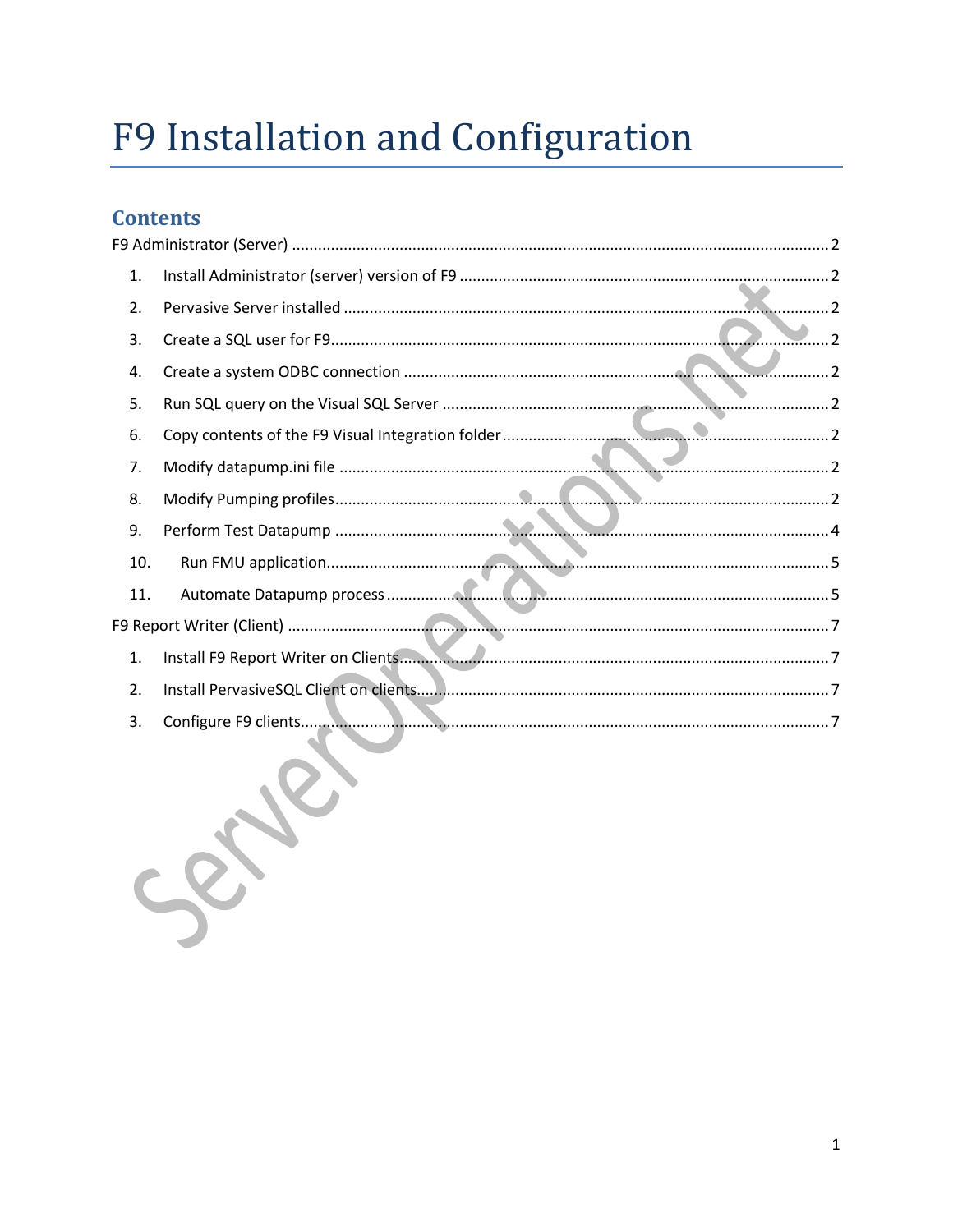## <span id="page-1-1"></span><span id="page-1-0"></span>**F9 Administrator (Server)**

- 1. **Install Administrator (server) version of F9** ({your\_network\_drive}:\Software\Infor F9\F9\_Professional\_V5\_Administrator\_Big\_Pervasive) on a server. We're using {YOUR\_F9\_SERVER}
- <span id="page-1-2"></span>2. **Pervasive Server installed** ({your\_network\_drive}:\Software\Infor F9\PSQL-Server-11.20.013.000-win.exe)
- <span id="page-1-3"></span>3. **Create a SQL user for F9** and give it Read-Only access to the Visual SQL database(s)
- <span id="page-1-4"></span>4. **Create a system ODBC connection** (c:\Windows\SysWow64\odbcad32.exe) using user 'f9' pointing to Visual's SQL server.
- <span id="page-1-5"></span>5. **Run SQL query on the Visual SQL Server** ({your\_network\_drive}:\Software\Infor F9\F9VISUAL70\_27JUN2012\ SQLVisual\_700-{YOUR\_COMPANY\_NAME}.sql)
- <span id="page-1-6"></span>6. **Copy contents of the F9 Visual Integration folder** ({your\_network\_drive}:\Software\Infor F9\F9VISUAL70\_27JUN2012) to the F9v5 application folder (C:\F9V5\pro50\_p) on the server
- <span id="page-1-7"></span>7. **Modify datapump.ini file** (C:\F9V5\pro50\_p\datapump.ini)
	- a. Find and replace "MMC" (default company name in file) with "{YOUR\_COMPANY\_NAME}" (because that's our company name).
	- b. Find all instances of "FN=" and replace folder path with where you want the datapump files to be stored. I'm using "C:\f9data" on {YOUR\_F9\_SERVER}, which is shared (domain admins and bret are the only users with access to the share)
	- c. Find an replace all instances of "2011" with the current year that is used in Visual

#### <span id="page-1-8"></span>8. **Modify Pumping profiles**:

- a. Open datapump application (C:\F9V5\pro50\_p\datapump.exe)
- b. Descriptions Profile
	- i. Pump Options Tab

| Pumping Profile Configuration                                                                         |                                                                               | $\blacksquare$ |
|-------------------------------------------------------------------------------------------------------|-------------------------------------------------------------------------------|----------------|
| Pump Options   General   Data Source   Account Code   Periods                                         |                                                                               |                |
| √ Pump GL Data<br>F Replace Existing GL File<br>Max number of segments to ask for 0                   | Pump Transaction Data<br>■ Replace Existing Transactions File<br>To:<br>From: |                |
| Post Transactions to GL<br>C Replace<br>$\bullet$ Add<br>Convert to existing currencies<br>Rates file | Access by: C Date C Period+ Year<br>V Pump Financial Entities Data            |                |
| Pump These Types Only<br>Actuals/Budgets Names:                                                       | Where Clause<br>COMPANY='PPC'                                                 |                |
| 0K                                                                                                    | Help<br>Cancel<br>Apply                                                       |                |
| A<br>$\mathbf{D}$<br><b>CL D-1</b>                                                                    |                                                                               |                |

- 1. Pump GL Data
- 2. Pump Financial Entities Data
- 3. Where Clause: COMPANY='{YOUR\_COMPANY\_NAME}'
- ii. General Tab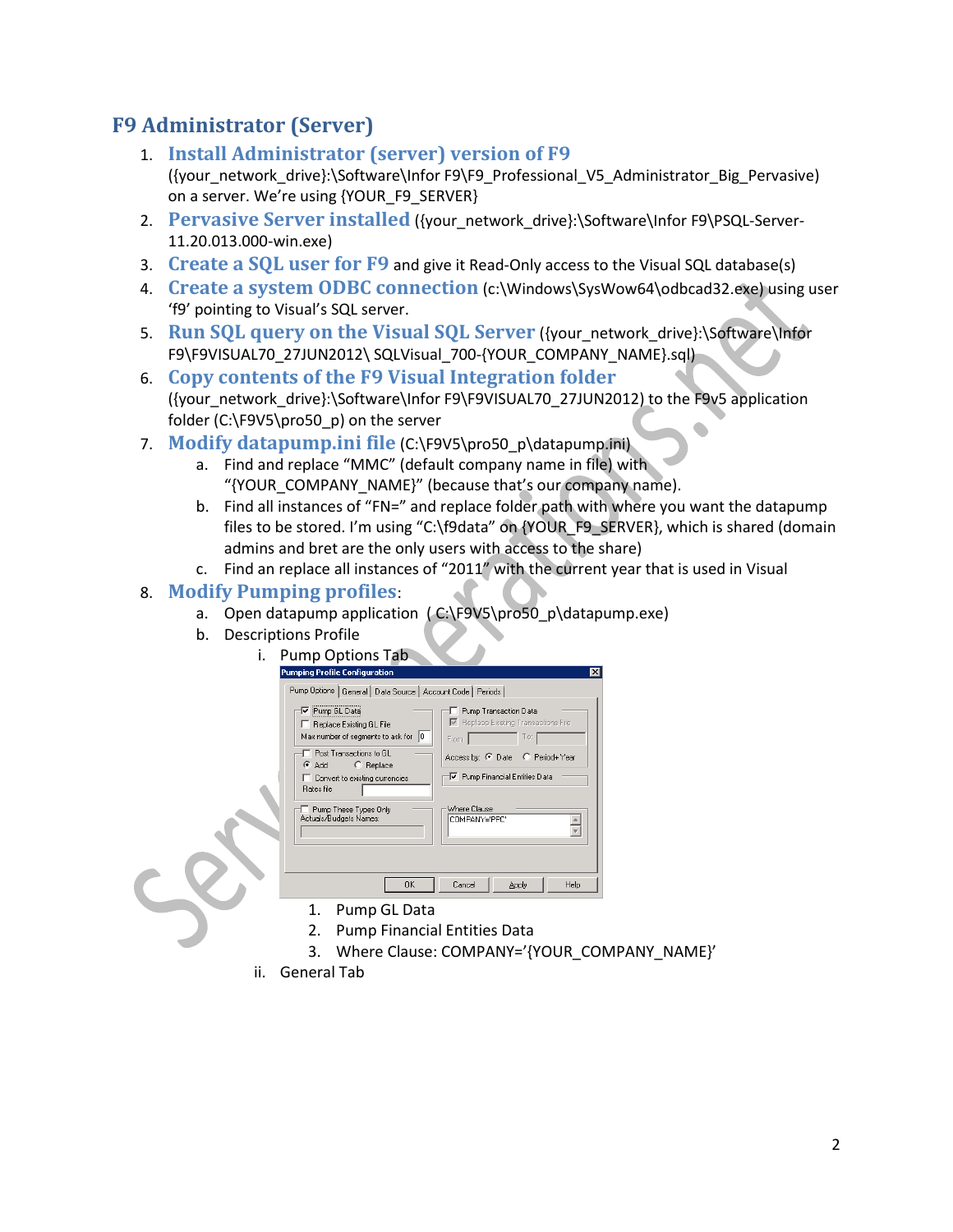| Description:                      | descriptions update for PPC company                                                                   |                      |               |  |  |
|-----------------------------------|-------------------------------------------------------------------------------------------------------|----------------------|---------------|--|--|
| Data File Name<br>(no extension): | C:\f9data\ppc                                                                                         |                      | <b>Browse</b> |  |  |
| Label:                            |                                                                                                       | Company: PPC         |               |  |  |
| <b>BS Amounts</b>                 | Transactions -                                                                                        | Year: 2013           |               |  |  |
| PL Amounts                        | Transactions -                                                                                        | Current Period: 12   |               |  |  |
| п                                 | Calculate Open Year Balances<br>$\overline{\mathbf{V}}$ Insert new records into calc year if missing? | Default Actual Type: |               |  |  |

#### iii. Data Source tab

| <b>Pumping Profile Configuration</b>                                                               | $\vert x \vert$                                                                                                                                                                               |
|----------------------------------------------------------------------------------------------------|-----------------------------------------------------------------------------------------------------------------------------------------------------------------------------------------------|
| Pump Options   General Data Source   Account Code   Periods                                        |                                                                                                                                                                                               |
| Source Accounting System (project)<br>VisualGL<br>tutorial<br>VisualGL<br><b>Nwner Name</b><br>dbo | ODBC Data Source<br>VisualGL<br>Mentor Lesson Dne<br>Mentor Lesson Three<br>Mentor Lesson Two<br>VisualGL<br>WINFAS32<br>Always Use this DSN<br>User ID<br>f9<br>Password<br>**************** |
| OK                                                                                                 | Cancel<br>Help<br>Apply                                                                                                                                                                       |

- 1. Enter user ID and password for SQL user created earlier on the SQL server used by Visual
- iv. Account Code Tab

| <b>Pumping Profile Configuration</b>                          | $\vert x \vert$                                       |
|---------------------------------------------------------------|-------------------------------------------------------|
| Pump Options   General   Data Source   Account Code   Periods |                                                       |
| Number of Segments: <b>E</b>                                  | Kev1:<br>1.2                                          |
| Length of Segments: 4,2                                       | Key2:<br>Key3:                                        |
| Content of Segments: n.n.                                     | Key4:                                                 |
| Main Segment:                                                 | Key5:                                                 |
| Trim all trailing blanks for segments                         | Account is a Balance Sheet account<br>if the field is |
| Trim blanks or zeros to segments length                       | $\epsilon$ equal to                                   |
| Key1:1,2<br>Optimize GL File by:                              | $\degree$ greater than<br>$\Box$ less than            |
|                                                               |                                                       |
|                                                               |                                                       |
| OK                                                            | Cancel<br>Help<br>Apply                               |

- 1. Number of segments: 2
- 2. Length of segments: 4,2 (no spaces, signifies first part of account code is 4 characters long, second part is two characters long)
- 3. Content of Segments: n,n (no space, signifies that both segments are numeric, not alpha-numeric)
- 4. Key1: 1,2 (no spaces, signifies sorting of codes)
- v. Periods Tab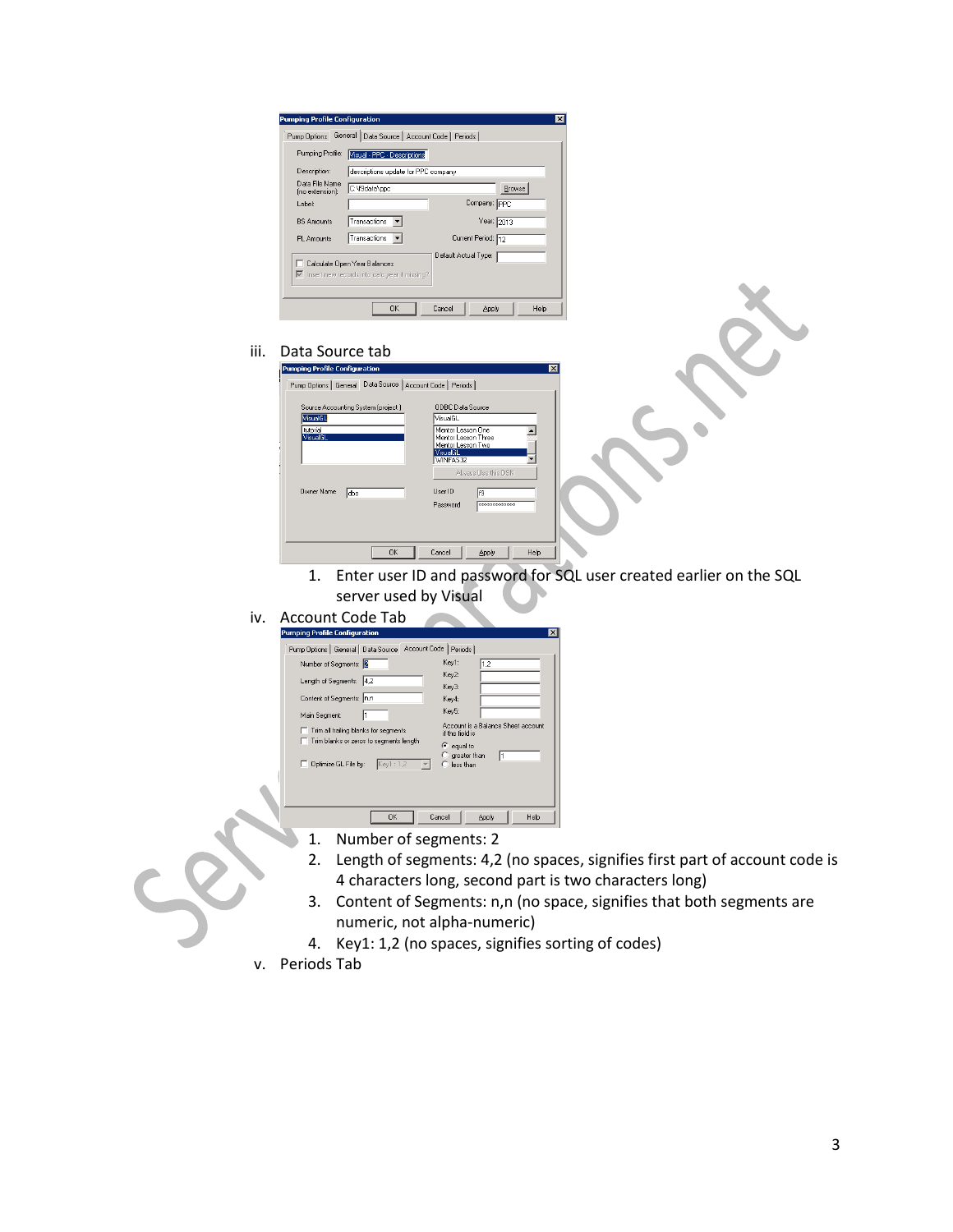| Periods<br>Pump Options   General   Data Source   Account Code<br>12<br>These Numbers Are<br>Number of Periods:<br><b>C</b> Period Start Dates<br>2013<br>Fiscal Year Defined:<br>Period Offset:<br>C. Period End Dates<br>I٥<br>(should generally be 0)<br>Period Breakdown<br>3: 24Feb2013<br>2 27Jan2013<br>4: 31Mar2013<br>5: 28Apr2013<br>1:30Dec2012 | 8: 28Jul2013<br>10: 29Sep2013<br>7: 30Jun2013<br>9: 25Aug2013<br>6: 26May2013<br>15.<br>13.<br>14:<br>11: 270 ct 2013<br>12 24Nov2013 | <b>Pumping Profile Configuration</b> | $\times$      |
|------------------------------------------------------------------------------------------------------------------------------------------------------------------------------------------------------------------------------------------------------------------------------------------------------------------------------------------------------------|---------------------------------------------------------------------------------------------------------------------------------------|--------------------------------------|---------------|
|                                                                                                                                                                                                                                                                                                                                                            |                                                                                                                                       |                                      |               |
|                                                                                                                                                                                                                                                                                                                                                            |                                                                                                                                       |                                      |               |
|                                                                                                                                                                                                                                                                                                                                                            |                                                                                                                                       |                                      |               |
|                                                                                                                                                                                                                                                                                                                                                            |                                                                                                                                       |                                      |               |
|                                                                                                                                                                                                                                                                                                                                                            |                                                                                                                                       | <b>OK</b><br>Cancel                  | Help<br>Apply |

- 1. Enter Fiscal Year
- 2. Enter start date of each fiscal period

### vi. Press OK

- c. Summary Profile
	- i. Pump Options Tab

| Pumping Profile Configuration<br>Pump Options   General   Data Source   Account Code   Periods    | $\vert x \vert$                                                               |
|---------------------------------------------------------------------------------------------------|-------------------------------------------------------------------------------|
| Pump GL Data<br>Replace Existing GL File<br>10<br>Max number of segments to ask for               | Pump Transaction Data<br>F Replace Existing Transactions File<br>To:<br>From: |
| Post Transactions to GL<br>C Add C Replace<br>Convert to existing currencies<br><b>Bates file</b> | Access by: C Date C Period+ Year<br>Pump Financial Entities Data              |
| Pump These Types Only<br>Actuals/Budgets Names:                                                   | Where Clause<br>COMPANY='PPC'                                                 |
| <b>OK</b>                                                                                         | Cancel<br>Help<br>Apply                                                       |

- 1. Pump GL Data
- 2. Where Clause: COMPANY='{YOUR\_COMPANY\_NAME}' ii. All other tabs are the same as Descriptions profile
- d. Transactions Profile
	-



- 1. Pump GL Data
- 2. Pump Transaction Data
- 3. Replace Existing Transaction File (this prevents transactions file from growing to be huge)
- 4. Where Clause: COMPANY='{YOUR\_COMPANY\_NAME}'
- ii. All other tabs are the same as Descriptions profile
- <span id="page-3-0"></span>9. **Perform Test Datapump**: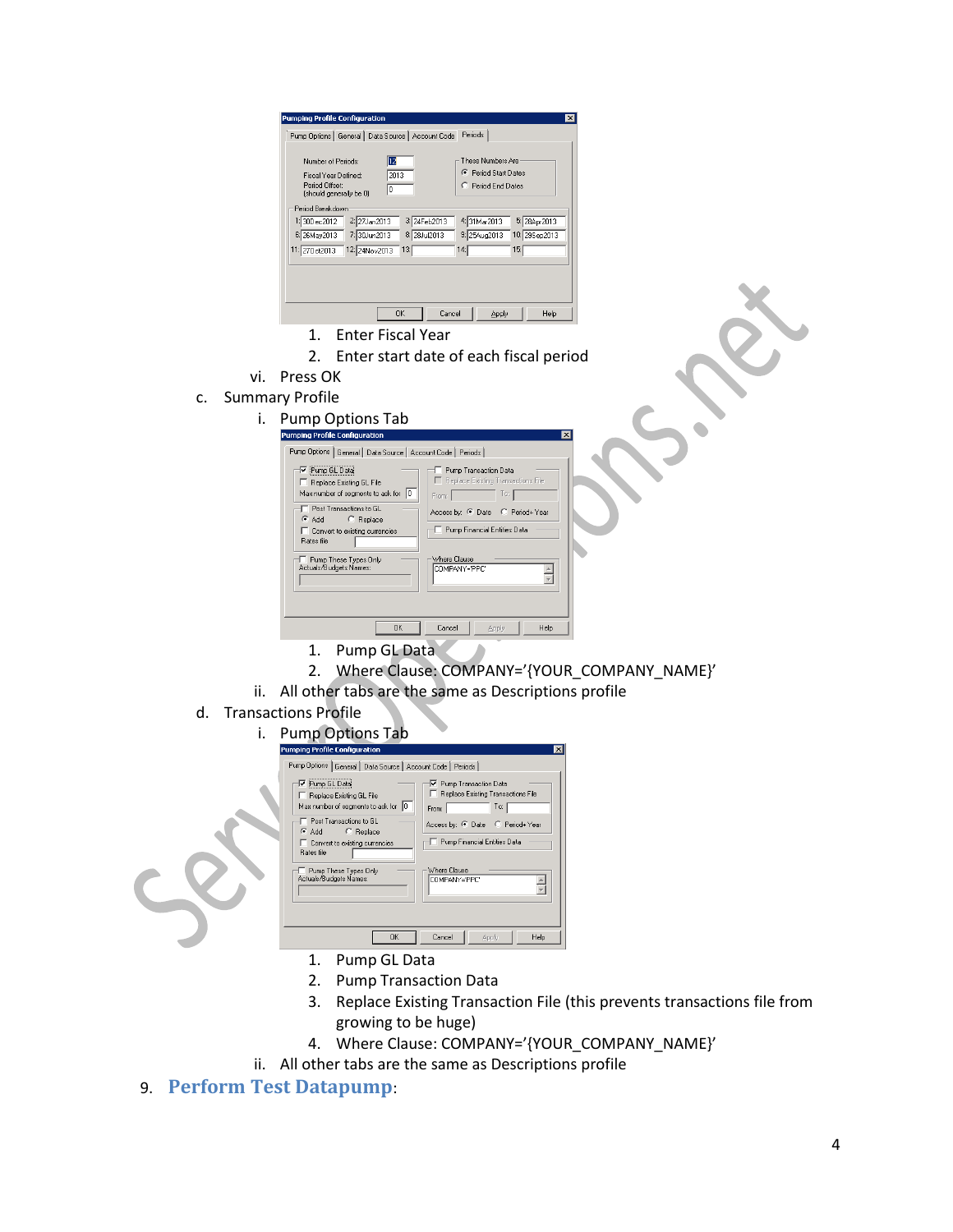a. Select a profile and press Start button, this will run the data dump and save the file to the folder you specified

| ▼ Local Disk (C:) ▼ f9data                            |                  |                 |            |
|-------------------------------------------------------|------------------|-----------------|------------|
| slp.                                                  |                  |                 |            |
| Share with $\blacktriangledown$<br>New folder<br>'y ▼ |                  |                 | 胆<br>▼     |
| Name <sup>*</sup>                                     | Date modified    | Type            | Size       |
| PPC.BTR                                               | 3/4/2013 2:07 PM | <b>BTR File</b> | 20,328 KB  |
| PPC.CMP                                               | 3/4/2013 2:07 PM | CMP File        | 32 KB      |
| PPC.SAD                                               | 3/4/2013 2:06 PM | SAD File        | 388 KB     |
| PPC.TRX                                               | 3/4/2013 2:10 PM | TRX File        | 102,572 KB |

- <span id="page-4-0"></span>10. **Run FMU application** (C:\F9V5\pro50\_p\FMU32.EXE) to define security/connection properties for F9
	- a. Security -> Master Password
	- b. Master password window will pop up
		- i. Confirm "security.f9" is in security file field
		- ii. Type "F9" (without quotes) in master password, then press verify
	- c. Security -> File
		- i. F9 GL File: \\{your\_F9\_Server}\f9data\{Your\_Company\_Name}.btr
		- ii. File ID: {YOUR\_COMPANY\_NAME}
		- iii. Password: leave this field blank

| iv. | Press Add                        |                         |
|-----|----------------------------------|-------------------------|
|     | F9 GL File Security              | $\overline{\mathbf{x}}$ |
|     | Security File: SECURITY.F9       |                         |
|     | PPC.\\ap1\f9data\ppc.btr         |                         |
|     |                                  |                         |
|     |                                  |                         |
|     |                                  |                         |
|     | F9 GL File: \\ap1\f9data\ppc.btr | Browse                  |
|     | File ID: PPC                     |                         |
|     | Password:                        | Delete<br>Add           |
|     | Close                            | Help                    |

- **Close FMU**
- Copy the security file you just modified (C:\F9V5\pro50\_p\SECURITY.F9) to a network location so it can be used by clients later to connect. I copied it to this path: \\{your\_F9\_Server}\f9data

#### <span id="page-4-1"></span>11. **Automate Datapump process**:

- a. Copy 'F9AllUpdate.bat' and 'F9AllUpdate.ps1' from network ({your\_network\_drive}:\Software\Infor F9\F9VISUAL70\_27JUN2012) to F9 directory on the server's f9 installation directory (C:\F9V5\pro50\_p\)
- b. Copy 'backup f9 data.bat' from network ({your\_network\_drive}:\Software\Infor F9\F9VISUAL70\_27JUN2012) to Server's C drive (C:\\_batch\)
- c. Confirm paths in 'perform\_F9\_datapump.bat' and 'backup\_f9\_data.bat' files
- d. Modify 'F9ALLUpdate.bat', remove "pause" from batch file. Save and close
- e. Modify 'F9ALLUpdate.ps1', change all instances of "MMC" to "{YOUR\_COMPANY\_NAME}". Save and close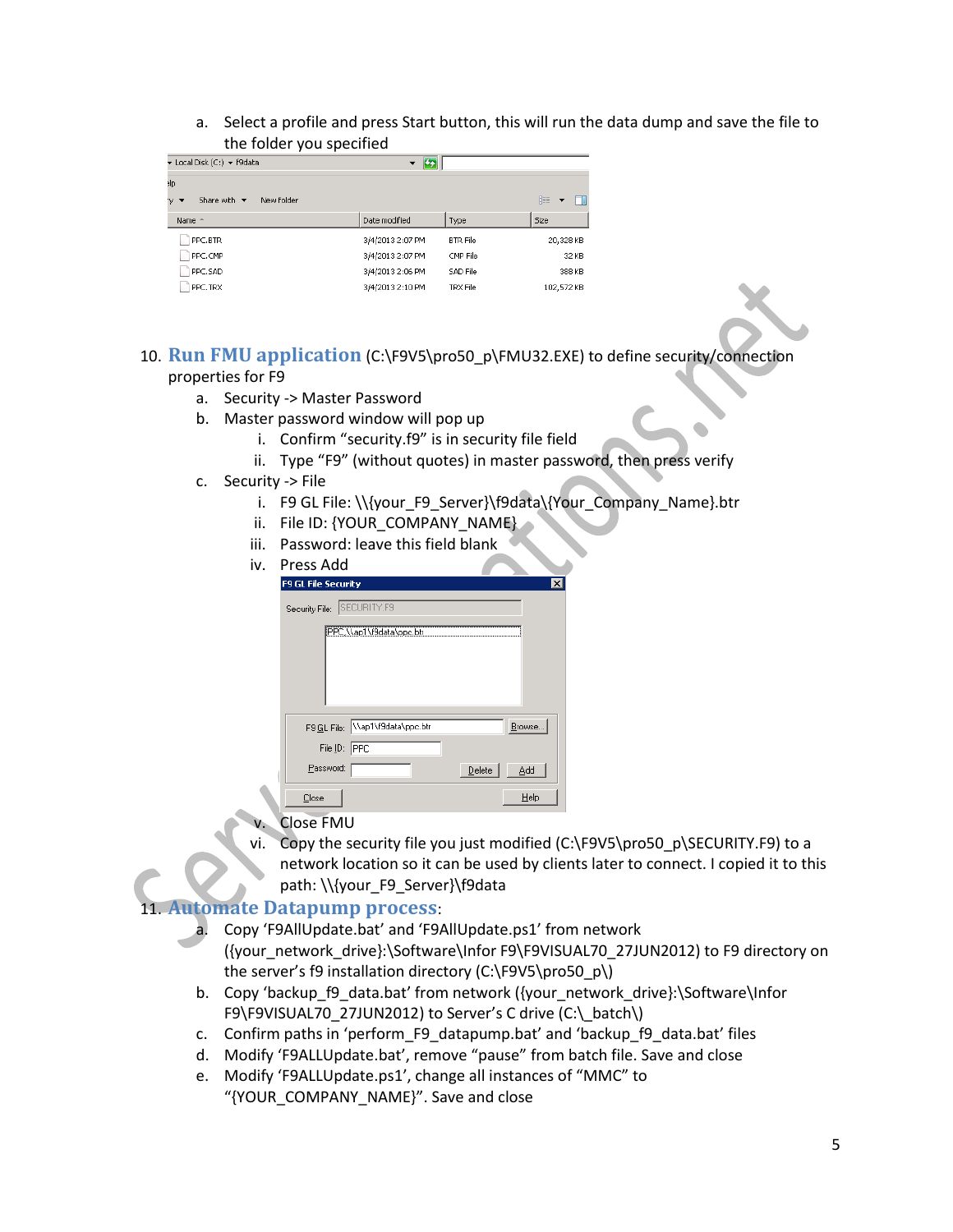- f. Make sure that the Datapump.exe folder path (e.g.: **C:\F9v5\)** is listed in the **Windows PATH Environment Variables** 
	- i. a. Right click on **My Computer > Properties**
	- ii. b. Choose **Advanced Tab** and click **Environment variables**
	- iii. c. From **System variables,** select **path** and click **Edit**
	- iv. d. Add **C:\F9v5\** if is not listed in the variable value list, then click **OK**
- g. Create a batch file to backup the F9 datapump files to alternate location. Schedule that batch file to run each night before the datapump.
- h. Create scheduled task to run 'C:\F9V5\pro50\_p\F9ALLUpdate.bat' each night (this task should run nightly at 3:30 am).

6